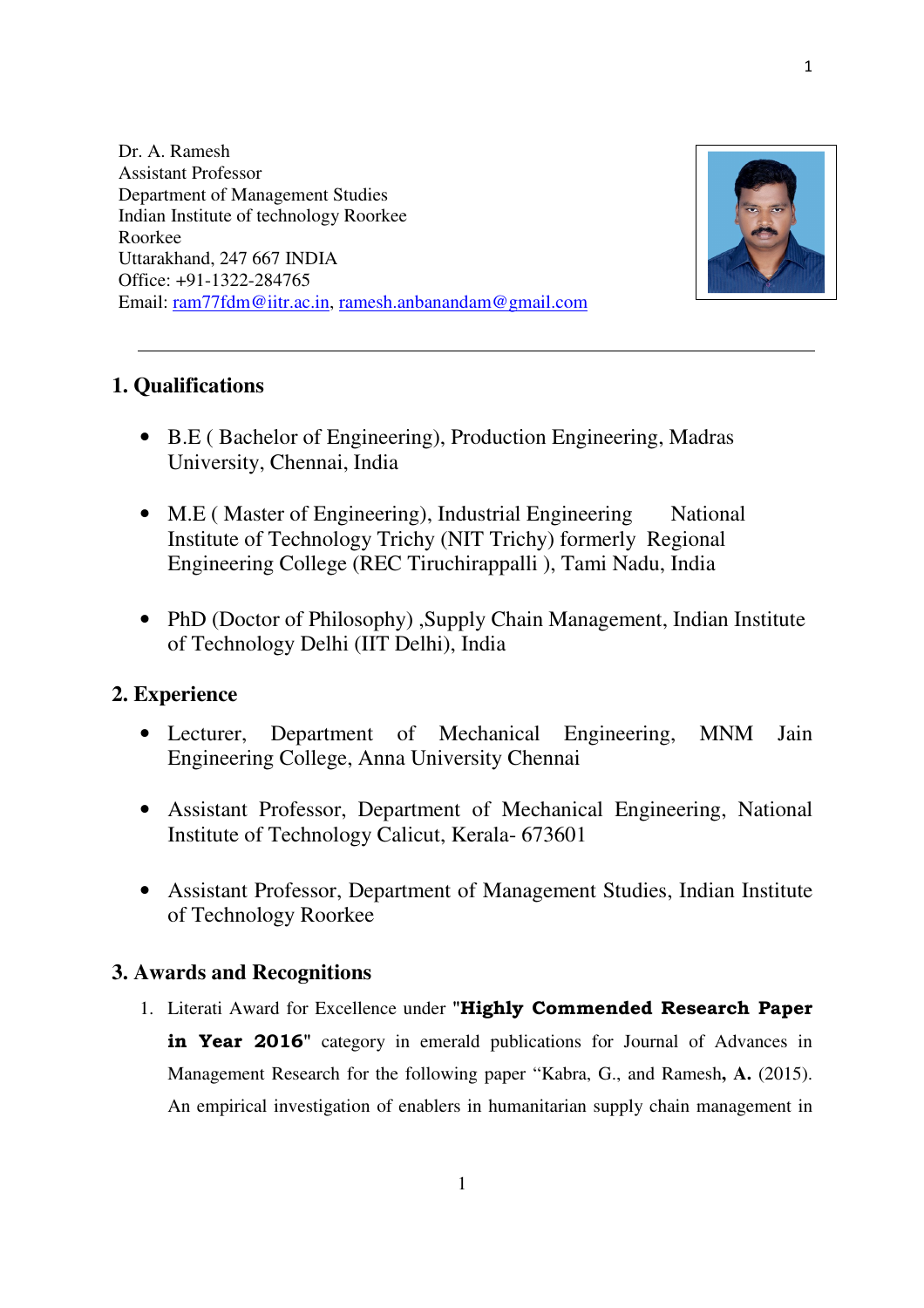India: A case study", Journal of Advances in Management Research, Vol. 12 No.1, pp.30-42. ISSN: 0972-7981 (Emerald).

- 2. Literati Award for Excellence under **"Highly Commended Research Paper in Year 2011**" category in emerald publications for Journal of Modeling in Management for the following paper "Ramesh, A., Banwet, D.K. and Shankar, Ravi (2010), Modeling the barriers of supply chain collaboration, Journal of Modeling in Management, Vol.5, No.2, pp.176-193."
- 3. **Best Paper Award** for paper titled "Location of Warehouse in Asia for Humanitarian Supply Network", presented in XVI Annual International Conference of the Society of Operations Management held at IIT Delhi, Dec 21-23, 2012.

# **4. Research Interests**

- Humanitarian Supply Chain Management
- Healthcare Supply Chain Management
- Multimodal Transportation Network
- Data Analytics

# **5. Teaching Experience**

# **B.Tech**

- Six Sigma Tools and Applications
- Project Management
- Operations and Supply chain
- Quality Planning and Analysis
- Management Concepts and Practices

# **M. Tech**

- Quantitative Techniques for Infrastructure Systems
- Project Management and Implementation
- Quality Management
- Statistics for Management
- Marketing Management

## **MBA**

• Quantitative Techniques for Managers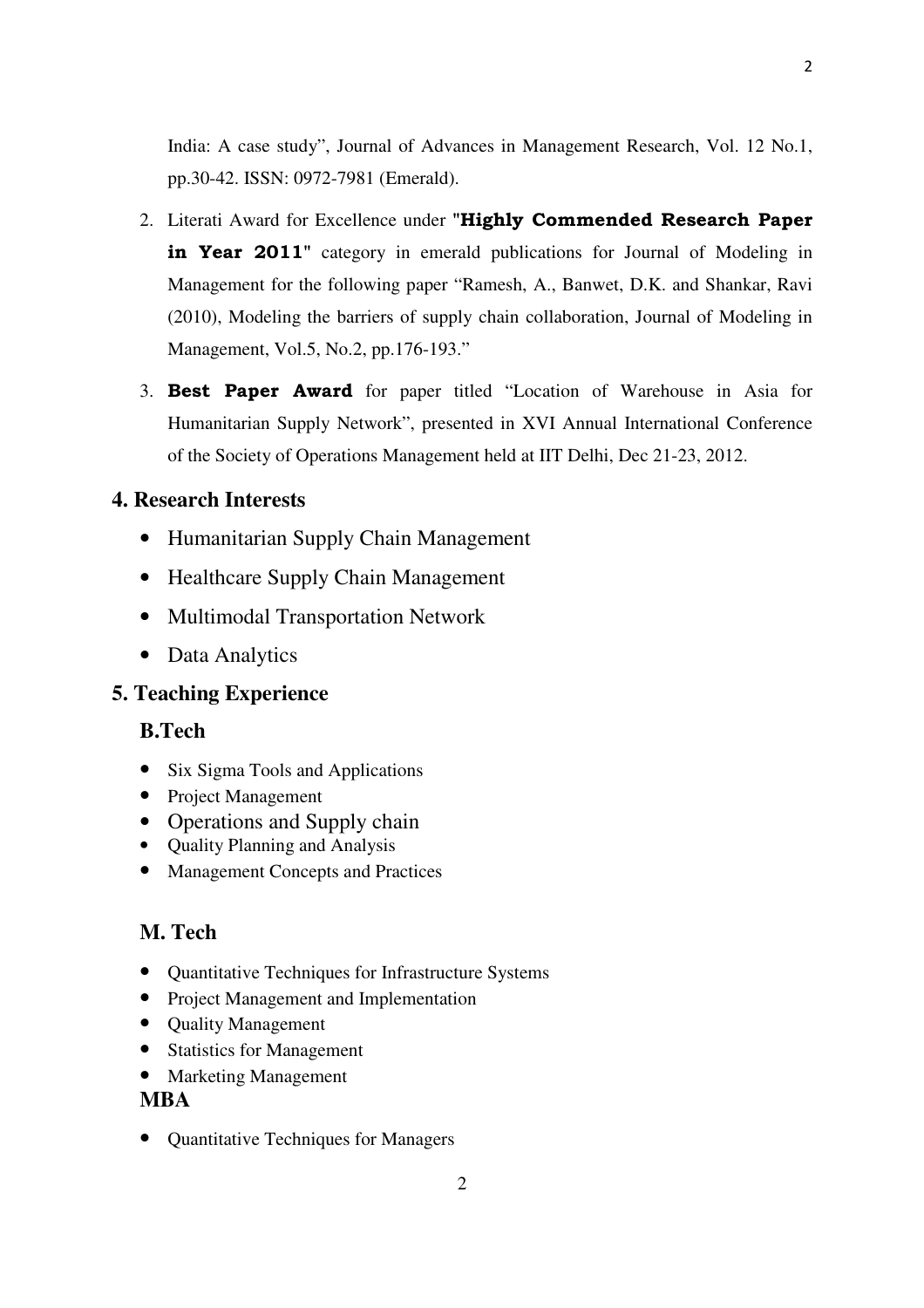3

- Data Analytics
- Advanced Optimization Techniques for Management
- Manufacturing strategy
- Operations Management
- Service operations
- Production planning and control
- Quantitative techniques for decision making
- Managerial Economics

# **6. Invited Lectures**

| Year | Details of the programme                                                                                                                                                                                                                                        |
|------|-----------------------------------------------------------------------------------------------------------------------------------------------------------------------------------------------------------------------------------------------------------------|
| 2017 | Delivered lecture on "Supply Chain Management for Competitiveness" in                                                                                                                                                                                           |
|      | Orientation Programme for Assistant Engineers- UJVNL on 11 March 2017                                                                                                                                                                                           |
|      | at CEC, IIT Roorkee                                                                                                                                                                                                                                             |
| 2016 | Delivered an Expert lecture on "Lean Six Sigma: Overview and Tools" in                                                                                                                                                                                          |
|      | Institute of Technology Management, DRDO Lab on 31 March 2016 at                                                                                                                                                                                                |
|      | Masoori, Dehradun.                                                                                                                                                                                                                                              |
| 2016 | Delivered an Expert lecture on "Tools for Risk Mitigation: Pareto, Run<br>Chart, Histogram, Fishbone diagram" for Managers of Tehri Hydro<br>Development Corporation Limited on 1 March 2016 at IIT Roorkee.                                                    |
| 2015 | Delivered expert lecture on "Multiple Regression analysis and variants" in<br>two day workshop on "Data Analysis for Research and publication"<br>organized by Department of Management Studies and Continuing Education<br>Centre IIT Roorkee on 5-6 Dec 2015. |
| 2015 | Delivered an Expert lecture on "Supply chain perspective of Enterprise Risk<br>Management" for Managers of Tehri Hydro Development Corporation<br>Limited on 15 October 2015 at IIT Roorkee                                                                     |
| 2015 | Delivered lecture on "Quantitative Data Analysis", in Continuing Education<br>Center on 20 June 2015, at IIT Roorkee.                                                                                                                                           |
| 2014 | Delivered lecture on "Strategies for Achieving Supply Chain Excellence",<br>for Graduate Engineering Trainees, of "Everest Manufacturers" on 28<br>August 2014, at IIT Roorkee                                                                                  |
| 2014 | Delivered lecture on "Statistical Analysis for Research" on September 12,                                                                                                                                                                                       |
|      | 2014 at Coimbatore Institute of Technology, Coimbatore.                                                                                                                                                                                                         |
| 2013 | Delivered expert talk "On next Generation Sustainable Freight                                                                                                                                                                                                   |
|      | <b>Transportation"</b> at IIT Delhi, held on August $08 - 09$ , 2013.                                                                                                                                                                                           |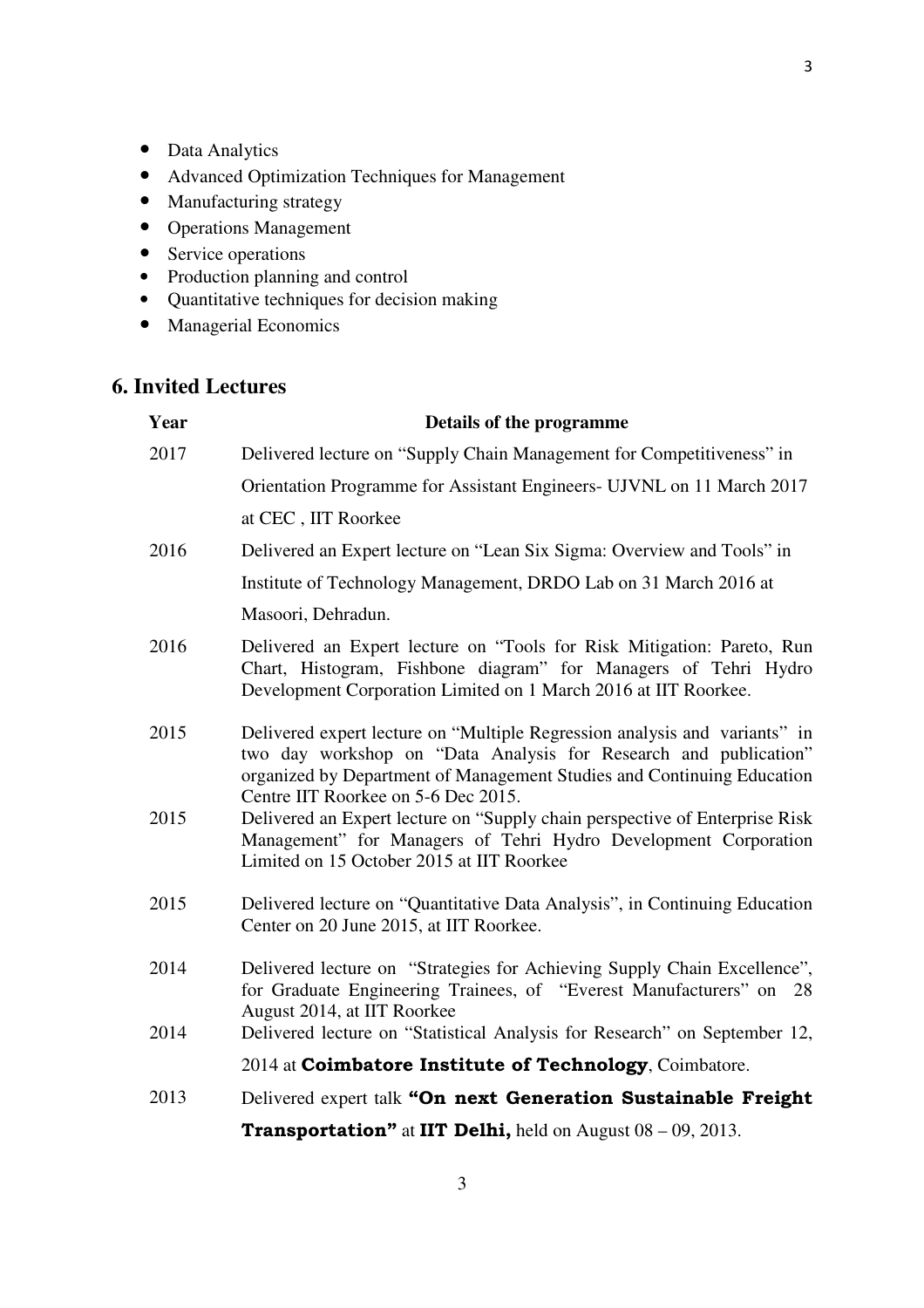- 2013 Delivered lecture on "Choosing correct quantitative statistical techniques" in Quality Improvement Programme organized by Indian Institute of Technology Roorkee , 20 August 2013
- 2013 Delivered lecture on "Hypothesis testing" in Quality Improvement Programme organized by Indian Institute of Technology Roorkee , 18 May 2013
- 2012 Invited talk on "Cluster Analysis, Regression Analysis, Structural Equation Modeling", in FDP on "Management Research Methodology", on June 18- 23, 2012 at NIT Calicut.
- 2012 Invited talk on "Factor analysis, Cluster analysis, Discriminant analysis and Conjoint analysis" in Two-week staff development programme (SDP) on Research Methodology and Statistical Analysis using SPSS (Sponsored by AICTE, New Delhi) at QIS college of engineering & Technology, Ongole, Andhra Pradesh on May 5 and 6, 2012.
- 2011 Invited talk on "Hypothesis Testing" in FDP conducted by M.E.S College of Engineering, Kuttipuram, Kerala, on November 19, 2011.
- 2011 Invited talk on "Statistical Data Mining" in National Level workshop conducted by Sathyabama University, Chennai, on September 8, 2011.
- 2011 Invited talk on "Multivariate Data Analysis" in FDP conducted by NIT Calicut on July 20, 2011.
- 2010 Invited talk on "Hypothesis Testing" in Faculty Development Programme (FDP) conducted by NIT Calicut on June 16, 2010.

### **7. Short-term Course/ workshop organized**

- 2017 AICTE sponsored short term course "Econometrics with Application of 'R' Programming", held during 3-7 July, 2017 at Continuing Education Center, IIT Roorkee.
- 2017 Two day workshop on **"Business Analytics"** held on April 8 & 9 ,2017 at center for continuing education, IIT Roorkee
- 2016 One day workshop on **"Make in India: Importance of Operations and Supply chain Management"** held on 6 February 2016 at Department of Management Studies, IIT Roorkee.
- 2015 Organized one day brainstorming session on **"Bio-medical waste management in India"** sponsored by U-COST (Uttarakhand Council of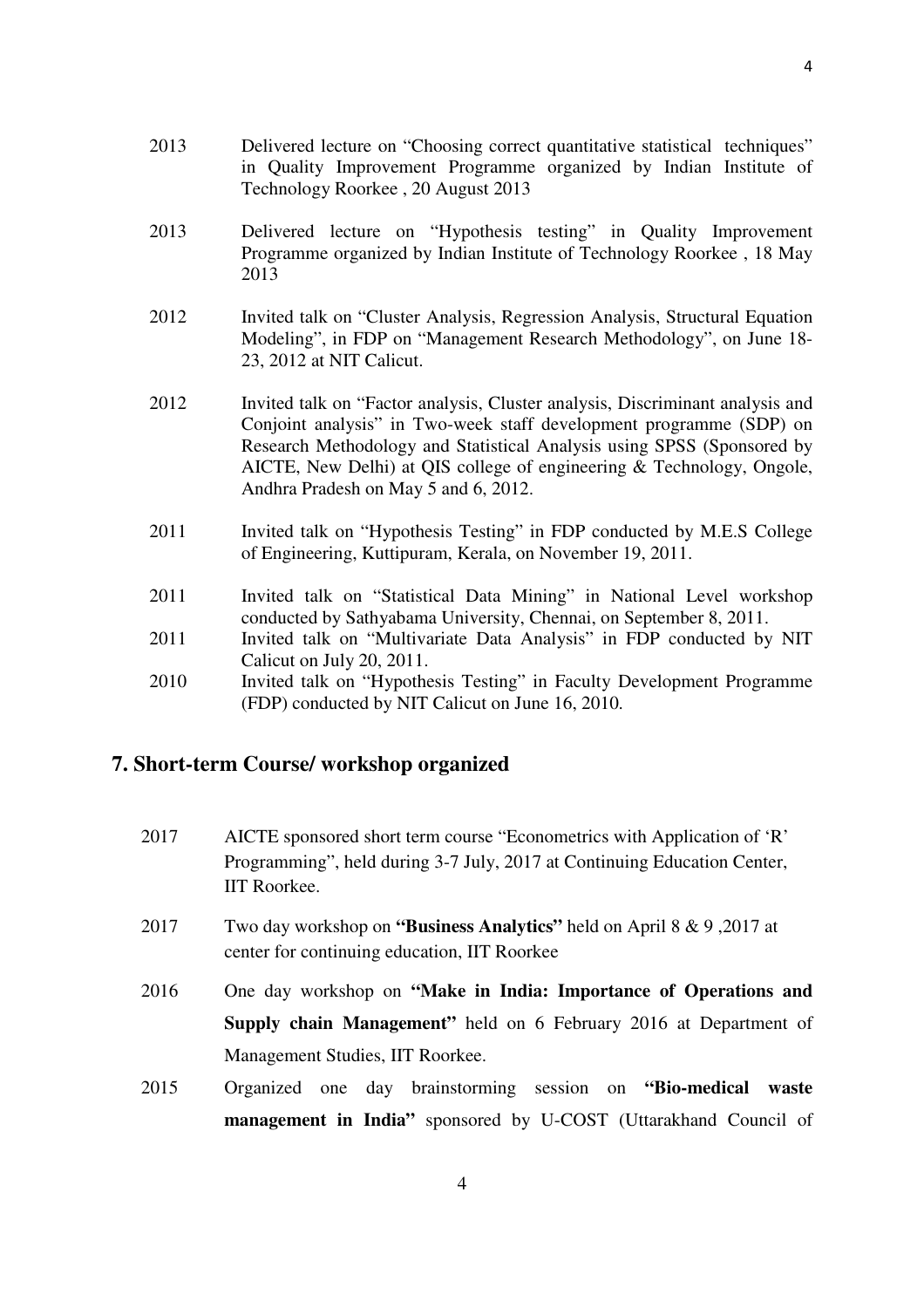Science and Technology, Govt. of Uttarakhand), Dehradun, Uttarakhand, held on 1 September 2015

- 2014 One day workshop on **"Six Sigma: Tools and techniques",** held on 12 Dec 2014 at Department of Management Studies at IIT Roorkee.
- 2014 Short term course on **"Big Data Analysis for improving business performance"** held on May 17-18, 2014 at Centre for continuing education, IIT Roorkee
- 2013 Short term course on **"Advanced Data Analysis for Research"** at center for continuing education center (CEC), IIT Roorkee, during May 18-19, 2013.
- 2012 Faculty development programme on **"Management Research Methodology"** during June 18-23, 2012 at NIT Calicut, sponsored by Ministry of Human Resource Development, India.
- 2011 Faculty Development Programme on **"Multivariate Data Analysis for Management Research"** during July 18-22, 2011 at NIT Calicut, sponsored by Ministry of Human Resource Development, India.

| <b>Sl. No.</b> | Name of<br>student/<br><b>Research</b><br>scholar | <b>Title of Thesis</b>                                                                                                         | Doctorate/<br>Master's | <b>Year of</b><br>Completi<br><b>on</b> | <b>Institute</b>      |
|----------------|---------------------------------------------------|--------------------------------------------------------------------------------------------------------------------------------|------------------------|-----------------------------------------|-----------------------|
|                |                                                   | <b>Ph D Awarded</b>                                                                                                            |                        |                                         |                       |
| 1.             | Senthil                                           | Analysis of Decision<br>Problems in Reverse<br>Logistics Networks using<br>Hybrid Multi-Criteria<br>Decision Making<br>Methods | Ph. D                  | 2014                                    | <b>NIT</b><br>Calicut |
| 2.             | Gaurav<br>Kabra                                   | Modelling and analysis<br>of Information<br>Technology Issues in<br>Humanitarian Supply<br>Chain Management                    | PhD                    | 2016                                    | <b>IIT</b><br>Roorkee |
| 3.             | Vikas<br>Thakur                                   | Study of waste<br>management issues in                                                                                         | Ph.D.                  | 2016                                    | <b>IIT</b><br>Roorkee |

## **8. Research/ Post Graduate, PhD Thesis Supervision**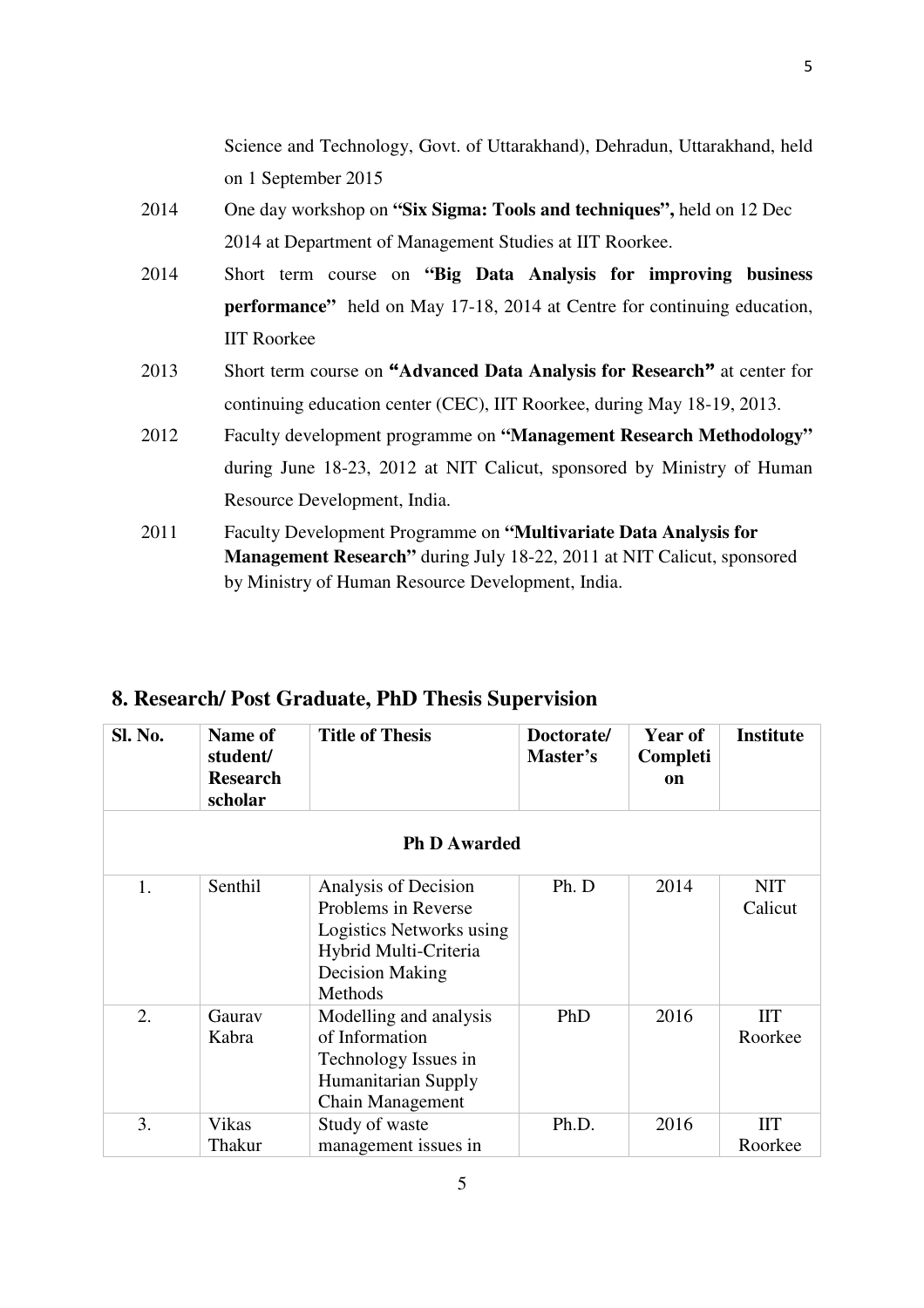|     |                          | Indian Healthcare care<br>supply chain                                                                 |                           |               |                                               |
|-----|--------------------------|--------------------------------------------------------------------------------------------------------|---------------------------|---------------|-----------------------------------------------|
|     |                          | PhD- On going                                                                                          |                           |               |                                               |
|     |                          |                                                                                                        |                           |               |                                               |
| 1.  | Divya<br>Sahgal          | Application of Soft<br>computing techniques in<br>Transportation systems                               | Ph. D                     | Ongoing       | <b>IIT</b><br>Roorkee                         |
| 2.  | Umang<br>Gupta           | Indian Health care<br>supply chain<br>management                                                       | Ph. D                     | Submitte<br>d | <b>IIT</b><br>Roorkee                         |
| 3.  | Savita                   | <b>Effect of Political</b><br><b>Uncertainty on Stock</b><br>Market Volatility:<br>Evidence from India | Ph.D                      | Ongoing       | <b>IIT</b><br>Roorkee                         |
| 4.  | Siva kumar               | A study of supply chain<br>resilience in Indian<br><b>MSMEs</b>                                        | Ph.D                      | Ongoing       | <b>IIT</b><br>Roorkee                         |
| 5.  | Aalok<br>kumar           | <b>Evaluation of</b><br>Multimodal Freight<br>Transportation for<br><b>Sustainable Supply</b><br>Chain | Ph.D                      | Ongoing       | $\mathbf{I} \mathbf{I} \mathbf{T}$<br>Roorkee |
| 6.  | Sachin<br><b>Balsara</b> | Climate change<br>mitigation strategies of<br>Indian cement industries                                 | Ph.D                      | Ongoing       | <b>IIT</b><br>Roorkee                         |
| 7.  | Aseem<br>Tigga           | Policies on sustainable<br>freight transportation                                                      | Ph.D                      | Ongoing       | <b>CTRANS</b><br><b>IIT</b><br>Roorkee        |
| 8.  | <b>Azad Singh</b>        | Lean Six Sigma in Public<br><b>Sector Organizations</b>                                                | PhD (Part<br>Time)        | Ongoing       | <b>IIT</b><br>Roorkee                         |
| 9.  | Ajendra<br>Singh         | Sustainable lean<br>manufacturing issues in<br>public sector<br>organisation                           | PhD (Part<br>Time)        | Ongoing       | <b>IIT</b><br>Roorkee                         |
| 10. | <b>Bhavesh</b><br>Singh  | Road Asset<br>management System for<br>Indian urban roads                                              | PhD                       | Ongoing       | <b>CTRANS</b><br><b>IIT</b><br>Roorkee        |
|     | M. Tech - Awarded        |                                                                                                        |                           |               |                                               |
| 1.  | Anurag<br>Kujjur         | <b>Transit Oriented</b><br>Development in NCT<br>Delhi                                                 | M.Tech -<br><b>CTRANS</b> | 2017          | <b>IIT</b><br>Roorkee                         |
| 2.  | Ayush<br>Gautam          | Optimizing transport<br>network for sustainable<br>supply chain                                        | M.Tech -<br><b>CTRANS</b> | 2017          | $\mathbf{I} \mathbf{I} \mathbf{T}$<br>Roorkee |
| 3.  | Kalaivanan               | Optimization of<br><b>Transportation Network</b>                                                       | M.Tech -                  | 2016          | $\rm{IIT}$                                    |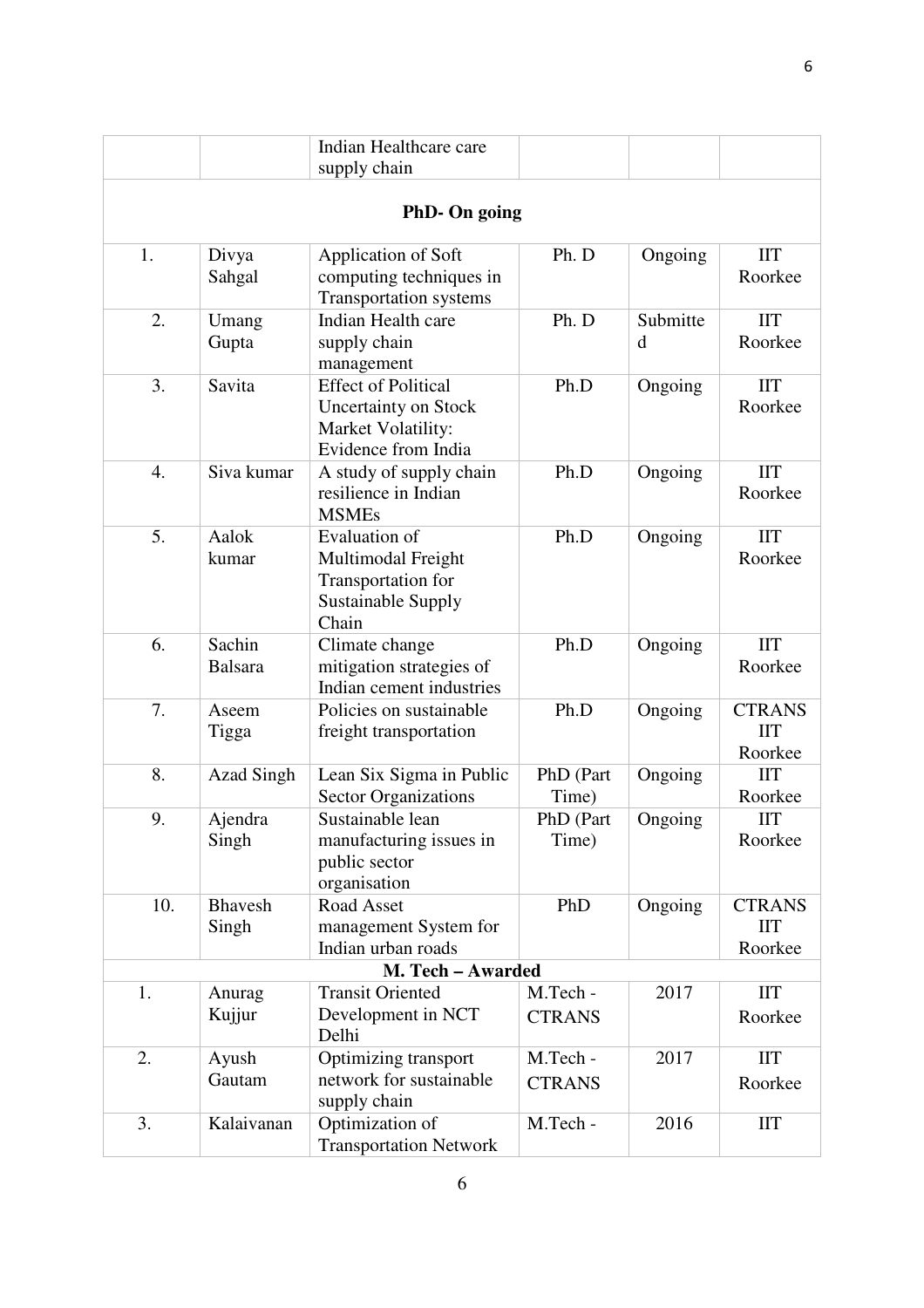|                |                                                                            | with Cross docking                                                                               | <b>CTRANS</b>             |         | Roorkee                                |
|----------------|----------------------------------------------------------------------------|--------------------------------------------------------------------------------------------------|---------------------------|---------|----------------------------------------|
|                |                                                                            |                                                                                                  |                           |         |                                        |
| 4.             | Anahatta                                                                   | Critical success factors<br>for PPP In highway<br>infrastructure Projects:<br>an Indian scenario | M.Tech -<br><b>CTRANS</b> | 2016    | <b>IIT</b><br>Roorkee                  |
| 5.             | K Zaheer<br>Abbas                                                          | Cost analysis of high<br>speed rail between New<br>Delhi and Mumbai                              | M.Tech -<br><b>CTRANS</b> | 2015    | <b>IIT</b><br>Roorkee                  |
| 6.             | Vishnu<br>Kumar <sub>s</sub>                                               | Location of a warehouse<br>for humanitarian supply<br>chain management                           | M. Tech                   | 2013    | <b>NIT</b><br>Calicut                  |
| 7.             | Lijo John                                                                  | Study of select issues in<br>humanitarian supply<br>chain management in<br>India                 | M. Tech                   | 2012    | <b>NIT</b><br>Calicut                  |
|                |                                                                            | M.Tech Thesis On going                                                                           |                           |         |                                        |
| $\mathbf{1}$   | Rajat                                                                      | Critical success factors                                                                         | M.Tech                    | Ongoing | CTRANS,                                |
|                | kannojiya                                                                  | for infrastructure projects                                                                      |                           |         | <b>IITR</b>                            |
| $\overline{2}$ | Sanyukta<br>Pagare                                                         | Enhancing walkability<br>around multimodal<br>transit hub: A case of<br>Mumbai                   | M.Tech(Co-<br>superviser) | Ongoing | <b>CTRANS</b><br><b>IIT</b><br>Roorkee |
|                |                                                                            | <b>B.</b> Tech                                                                                   |                           |         |                                        |
| 1.             | Mayank<br>Gupta<br>(11120049)<br>Department<br>of Paper<br>Technology      | Measure of application of<br>social media in<br>improving business<br>performance                | B. Tech                   | 2015    | <b>IIT</b><br>Roorkee                  |
| 2.             | Himasagar<br>Molakapuri<br>(Obuli<br>Vignesh<br>Maripi<br>Venkat<br>Ramana | Dissertation : Title -<br>Modeling the metrics of<br>supply chain                                | B. Tech                   | 2014    | <b>IIT</b><br>Roorkee                  |

# **9. Sponsored Projects Undertaken**

| Sl. No. | Sponsoring Agency | Title of Project | Amount of grant | Period |
|---------|-------------------|------------------|-----------------|--------|
|---------|-------------------|------------------|-----------------|--------|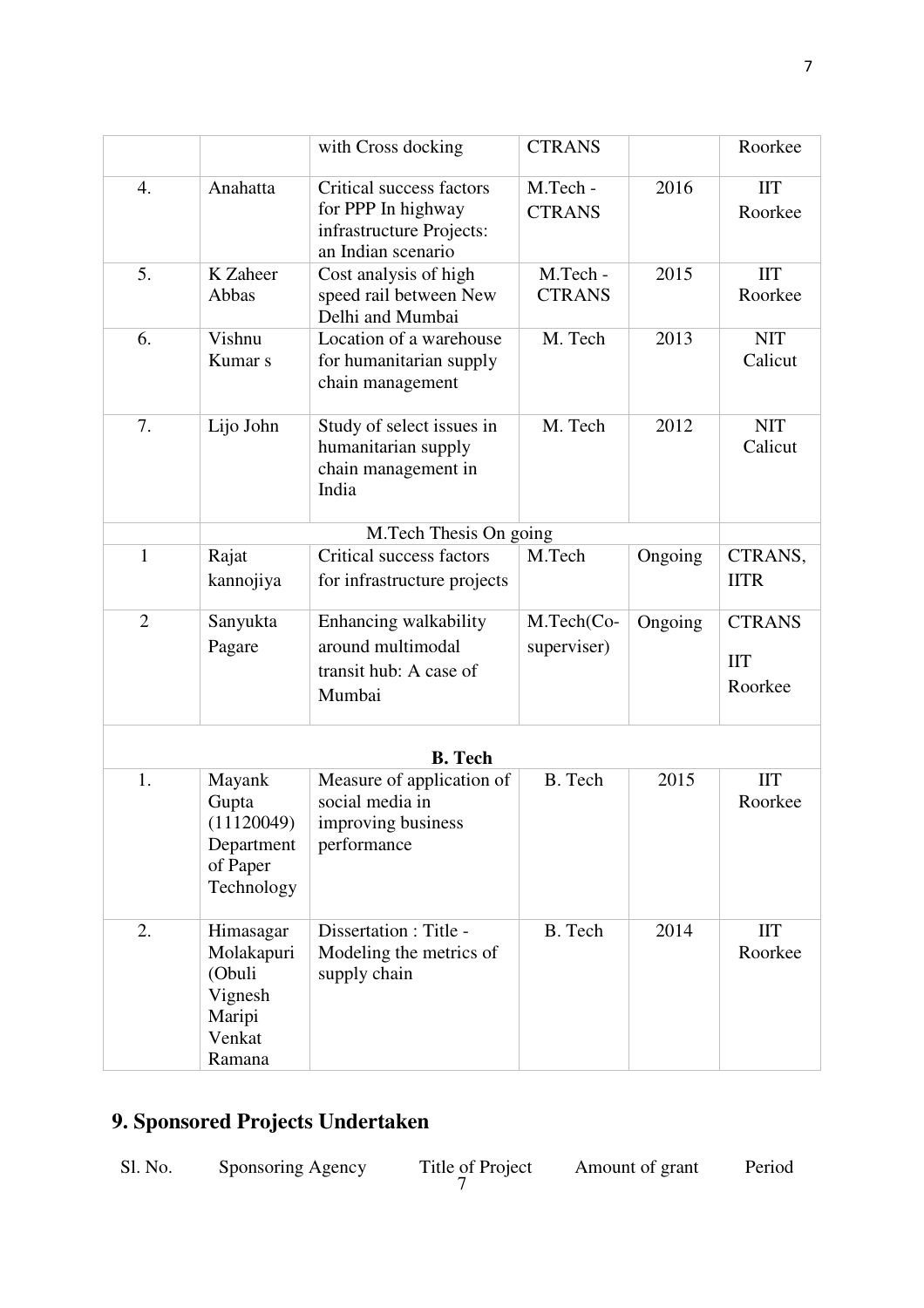| <b>IIT</b> Roorkee | Humanitarian    | $Rs. 6.5$ Lac | Ongoing |
|--------------------|-----------------|---------------|---------|
|                    | Supply Chain    |               |         |
|                    | Management      |               |         |
|                    | issues in India |               |         |
|                    |                 |               |         |

# **10. Other professional Activities and Responsibilities**

| <b>Institute Level</b><br>$\bullet$  | Member - NIRF                                                                                                                                   |
|--------------------------------------|-------------------------------------------------------------------------------------------------------------------------------------------------|
|                                      | Warden, Jawahar Bhawan, IIT Roorkee                                                                                                             |
| $\bullet$                            | Member Library advisory committee,<br>HT.                                                                                                       |
|                                      | Roorkee                                                                                                                                         |
| <b>Department Level</b><br>$\bullet$ | <b>Examination In charge</b> in Department of                                                                                                   |
|                                      | Management Studies at IIT Roorkee                                                                                                               |
| $\bullet$                            | Convener - Faculty Search Committee,<br>Department of Management Studies, IIT Roorkee<br>Cognizance<br>Convener<br>Department<br>of<br>$\equiv$ |
|                                      | Management Studies at IIT Roorkee                                                                                                               |
| <b>Others</b>                        | Defense Engineering<br><b>1.</b> Visiting faculty at                                                                                            |
|                                      | College, Addis Ababa, Ethiopia for teaching                                                                                                     |
|                                      | course on "Applied Statistics" during June 18-                                                                                                  |
|                                      | July 14, 2014                                                                                                                                   |
|                                      | 2. Visiting faculty at <b>IIM Shillong</b> for teaching the                                                                                     |
|                                      | "Strategic<br>supply<br>chain<br>course<br>on                                                                                                   |
|                                      | management" and "Logistics Distribution                                                                                                         |
|                                      | and Management" during Sep $15$ – Dec 5,                                                                                                        |
|                                      | 2014.                                                                                                                                           |
|                                      | 3. MS Thesis Examiner, IIT Madras                                                                                                               |
|                                      | 4. MS Thesis Examiner – NIT Trichy                                                                                                              |
|                                      | <b>5.</b> Ph.D Thesis Examiner, Anna University, Chennai                                                                                        |
|                                      | 6. Expert for the <b>syllabus framing committee</b> at                                                                                          |
|                                      | Indian<br>Institute<br>of<br>Processing<br>Crop                                                                                                 |
|                                      | Technology(IICPT), Ministry of Food Processing                                                                                                  |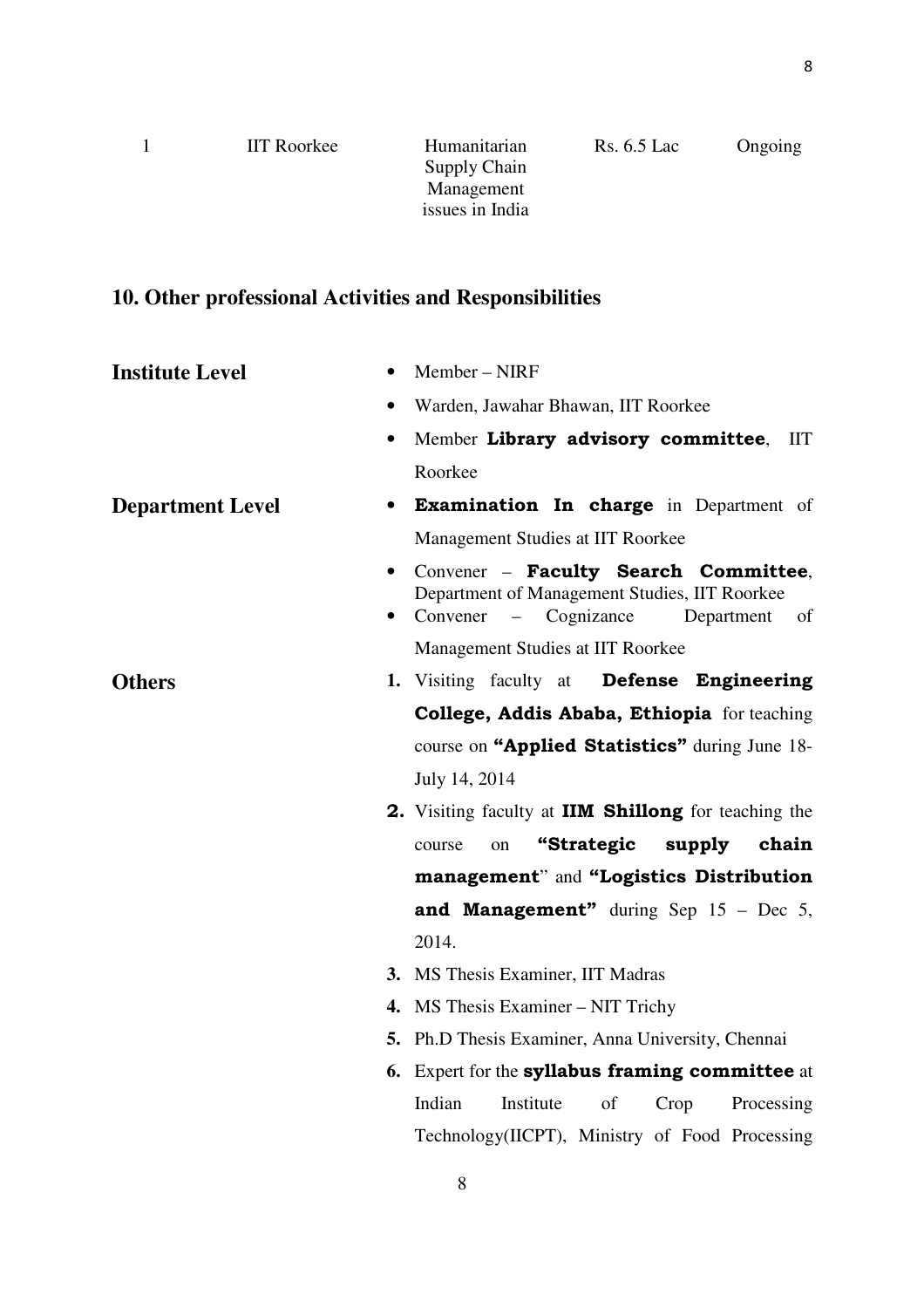Industries, at Thanjavur, Tamil Nadu

- **7.** Faculty Advisor –First Year Mech. Engg. Department, at NIT Calicut
- **8.** In charge for **Industrial Engineering laboratory** from 2010 to 2011 at NIT Calicut
- **9.** Class Committee Chairman MBA- First year at NIT Calicut
- **10.** Doctoral Committee member for Department of Mechanical Engineering and School of Management Studies at NIT Calicut

# **11. List of Publications**

### **Research Articles Published in International Journals**

#### Year **Publication Details**

- 2017 Senthil, S, Murugananthan, K and Ramesh, A (2017), "Analysis and prioritization of risks in a reverse logistics network using hybrid multi-criteria decision making methods", Journal of Cleaner Production, available. https://www.sciencedirect.com/science/article/pii/S0959652617330457, IF: 5.715, **SCI**
- 2017 Thakur, V., and Ramesh, A. (2017) "Analysing composition and generation rates of biomedical waste in selected hospitals of Uttarakhand, India", Journal of Material Cycles and Waste Management, pp.1-14. DOI 10.1007/s10163-017-0648-7. **(SCIE, Scopus: Impact Factor: 1.6)**
- 2017 Birasnav, M, Kalaivanan, S, Ramesh, A and Tibrewala, R (2017), "Routing vehicles through cross-docking facility for third party logistics service providers" **accepted for publication in International Journal of Operational Research.**
- 2017 Kabra, Gaurav; Ramesh, A; Akhtar, Pervaiz (2017) "Understanding behavioural intention to use information technology: Insights from humanitarian practitioners", Telematics and Informatics, Vol.34, pp. 1250–1261, **Social Sciences Citation Index (SSCI), Scopus, (Impact Factor: 3.398)**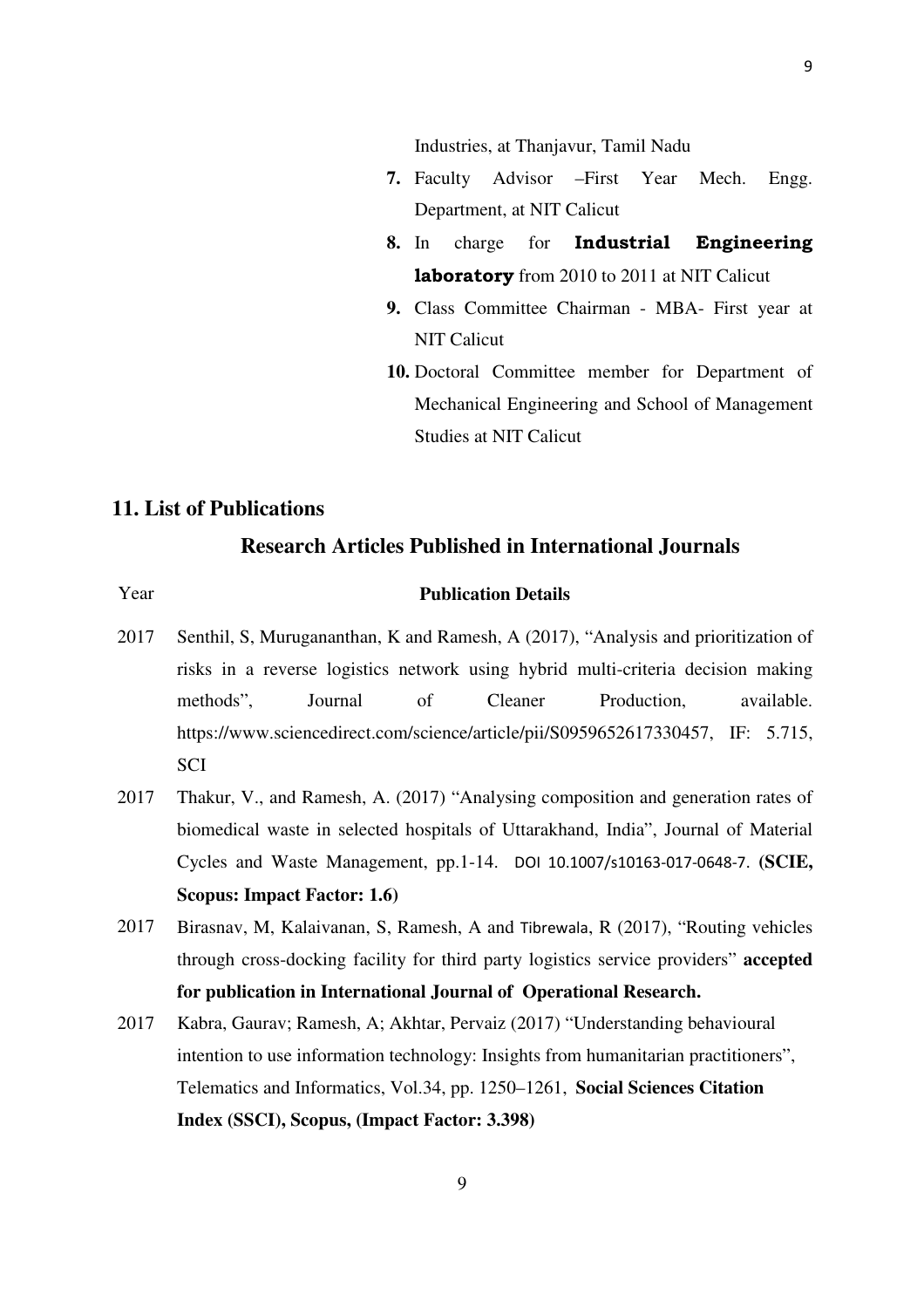- 2017 Thakur, V., and Ramesh, A. (2017) "Management practices and modeling the seasonal variation in health care waste: A case study of Uttarakhand, India", Journal of Modelling in Management, Vol. 12 (1), 162-174. **(Scopus Indexed)**
- 2017 Thakur, V., and Ramesh, A. (2017) "Healthcare waste disposal strategy selection using grey-AHP approach", Benchmarking: An International Journal, Vol. 24(3), 735-749. **(Scopus Indexed)**
- 2017 Deep, A , Sharma, Y and Ramesh, A (2017), "Quality assessment of academic websites using structured equation modelling", International Journal of Management in Education, Vol. 11 (2), pp. 206–222. **(Scopus Indexed)**
- 2017 Thakur, V., and **Ramesh, A.** (2017) "Management practices and modeling the seasonal variation in healthcare waste at CBWTF: A case study of Uttarakhand, India", *Journal of Modeling in Management*, Vol.12, Issue 1, pp. 162-174. **(Scopus indexed)**
- 2016 Thakur, V., and Ramesh, A. (2016) "Shift from product supply chain management to services supply chain management: a review", International Journal of Services and Operations Management, Vol. 23(3), 316-346. **(Scopus Indexed)**
- 2016 Thakur, V., and Ramesh, A. (2016) "Healthcare waste management: Interpretive structural modelling approach", International Journal of Health Care Quality Assurance, Vol. 29 (5), 559-581. **(Scopus Indexed)**
- 2016 Kabra, G., and Ramesh, A. (2016) "Information Technology, Mutual Trust, Flexibility, Agility, Adaptability: Understanding Their Linkages and Impact on Humanitarian Supply Chain Management Performance", Risk, Hazards & Crisis in Public Policy, Vol.7 (2), 79-103.
- 2016 Thakur, V., and **Ramesh, A.** (2016), "Quantitative Grey-ANP-TOPSIS based model for evaluating healthcare waste disposal partner", International Journal of Procurement Management, 10 (6), 683-705. **(Scopus Indexed)**
- 2015 Thakur, V., and **Ramesh, A.** (2015) "Supplier Selection Using Grey Theory: A Case Study from Indian Banking Industry", *Journal of Enterprise Information Management*, Vol. 28, No. 6, pp 769-787. **(Scopus Indexed)**
- 2015 Thakur, V., and **Ramesh, A.** (2015) "Healthcare Waste Management Research: A Structured Analysis and Review (2005-14)", *Waste Management & Research*, 1-16. DOI: 10.1177/0734242x15594248. **(SCI; Impact factor: 1.523).**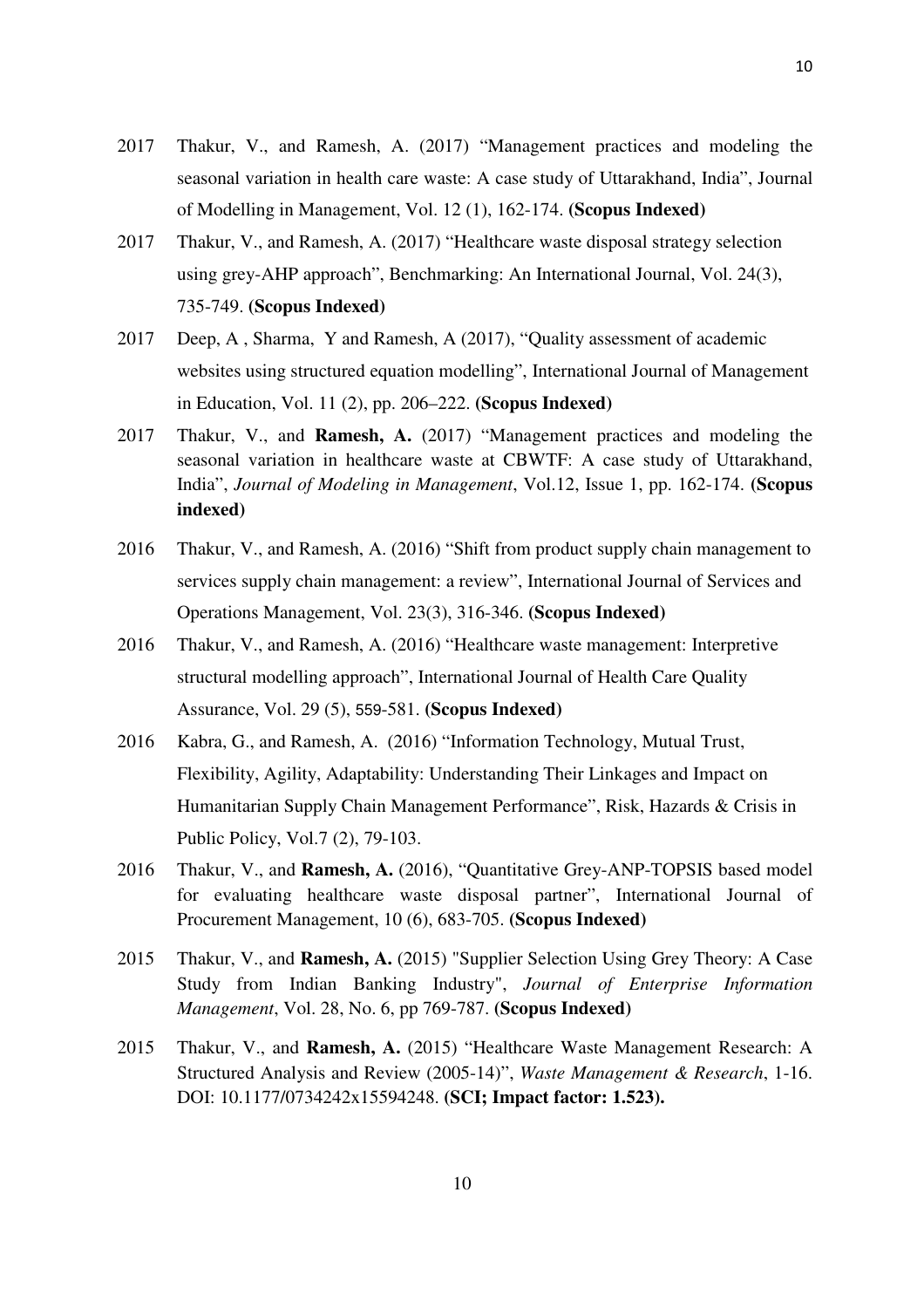- 2015 Kabra, G., and **Ramesh, A.** (2015). "Analyzing ICT issues in humanitarian supply chain management: A SAP LAP linkages framework", Global Journal of Flexible Systems Management, Vol. 16 No.2, pp.157-171. ISSN: 0974-0198 (Springer). **(Scopus Indexed)**
- 2015 Kabra, G., **Ramesh, A.,** and Arshinder, K. (2015), "Identification and prioritization of coordination barriers in humanitarian supply chain management", International Journal of disaster risk reduction, Vol. 13, pp.128 - 138. ISSN: 2212-4209 **(Elsevier) (SCI Indexed).**
- 2015 Kabra, G., and Ramesh**, A.** (2015). "An empirical investigation of enablers in humanitarian supply chain management in India: A case study", Journal of Advances in Management Research, Vol. 12 No.1, pp.30-42. ISSN: 0972-7981, Literati Award for Excellence under **"Highly Commended Research Paper in Year 2016"** category in Emerald Publications.
- 2015 Kabra, G., and **Ramesh, A**. (2015), "Analyzing drivers and barriers of coordination in humanitarian supply chain management under Fuzzy environment", Benchmarking: An International Journal, Vol. 22 No.4, pp. 559 - 587. ISSN: 1463- 5771 (Emerald). **(Scopus Indexed)**
- 2014 Senthil, S., Srirangacharyulu, B., and **Ramesh, A.** (2014). A robust hybrid multicriteria decision making methodology for contractor evaluation and selection in third party reverse logistics. Expert Systems with Applications, Vol. 141, No.1, pp.51-55. **(Impact Factor: 3.928)**
- 2012 John, L. and **Ramesh, A.** (2012), Humanitarian Supply Chain Management in India: A SAP-LAP Framework, Journal of Advances in Management Research, Vol. 9, No.2, pp.217 – 235
- 2012 John, L., **Ramesh, A** and Sreedharan, R (2012), Humanitarian Supply chain management: A critical review, International Journal of Services and Operations Management, Vol.13. No.4. pp.498-524. **(Scopus Indexed )**
- 2011 **Ramesh, A.,** Banwet, D. K. and Shankar, Ravi (2011), Evaluation of supply chain collaboration: A case of apparel retail industry, International Journal of productivity and Performance Management, Vol.60, No.2.pp.82-98. **(Scopus Indexed )**
- 2010 **Ramesh, A.,** Banwet, D. K. and Shankar, Ravi (2010), Modeling the barriers of supply chain collaboration, Journal of Modeling in Management, Vol.5, No.2, pp.176-193. Literati Award for Excellence under **"Highly Commended Research Paper in Year 2011"** category in emerald publications. **Scopus Indexed.**
- 2008 **Ramesh, A**., Banwet, D. K. and Shankar, Ravi (2008), Modeling the enablers of supply chain collaboration, International Journal of Logistics and Systems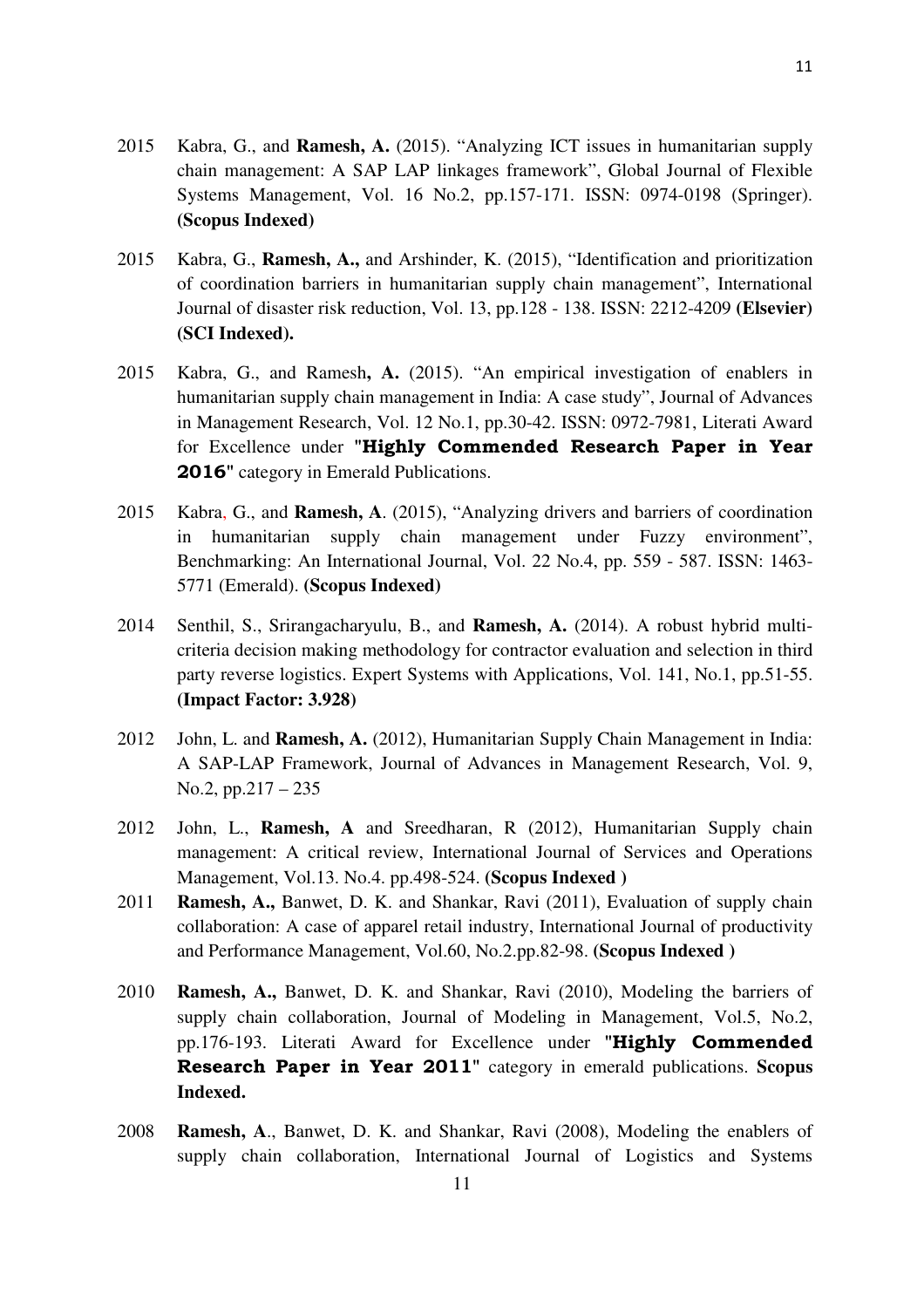Management, Vol. 4, No. 6, pp. 617-633. **Scopus Indexed.**

### **Publication in International/ National Conferences**

# **Year** Publication

2017 Kumar, A and Ramesh, A. (2017),"Optimizing intermodal freight transportation services based on price sensitivity and terminal location" accepted for oral presentation in 11th Indian Subcontinent Decision Science Institute Conference at IIM Trichy (India) during 27-30th

December 2017.

- 2017 Pujari, S and Ramesh, A, (2017 ),"Identification and prioritization of dynamic capabilities in MSMEs using best worst method " accepted for oral presentation in 11th Indian Subcontinent Decision Science Institute Conference at IIM Trichy (India) during 27-30th December 2017.
- 2017 Kumar, A. and Ramesh, A (2017), "Intermodal Freight Transportation Route Selection Based on the Transportation Network Cost and Emission Cost." accepted for oral presentation in XXI annual conference of Society of Operations Management India at Ahmedabad University (India) during 21st -23rd December 2017.
- 2017 Savita and Ramesh, A. (2016), Return anomalies in parliamentary elections: Evidence from India, International conference on Research and Business Sustainability, held during 16-17 Dec, 2017 at Greater Noida Campus, Indian Institute of Technology Roorkee, Roorkee, India
- 2016 Savita and Ramesh, A. (2016), Drivers and outcomes of political uncertainty on stock market volatility, International conference on Global Trends in Business and Sustainability Research, held during 2-4 Dec, 2016 at Greater Noida Campus, Indian Institute of Technology Roorkee, Roorkee, India
- 2016 Ayush, G and Ramesh, A (2016), "Optimization of Sustainable Supply Chain Network Design", India International Science Festival (IISF) - Young Scientists' Conclave (YSC),held Dec 8-11, 2016 at IIT Delhi.
- 2016 Gupta, U., & Ramesh, A. (2016). "An analysis of enablers for the service dimension of Indian healthcare supply chain: An application of interpretive structural modelling", International Conference on Global Business Innovation and Knowledge Management (ICBIK), Ansal University campus- Gurgaon,11-12 Feb,2016.
- 2016 Kabra, G., and Ramesh, A. (2015), "Moderating effect of personal innovativeness on information technology adoption in humanitarian supply chain: An empirical investigation", ", XX Annual International Conference of Society of Operations Management (SOM)-published in book of abstracts with ISBN , ABV – IIITM-Gwalior, 21-23 Dec, 2016.
- 2016 Gupta, U., & Ramesh, A. (2016). "Enablers of patient satisfaction in healthcare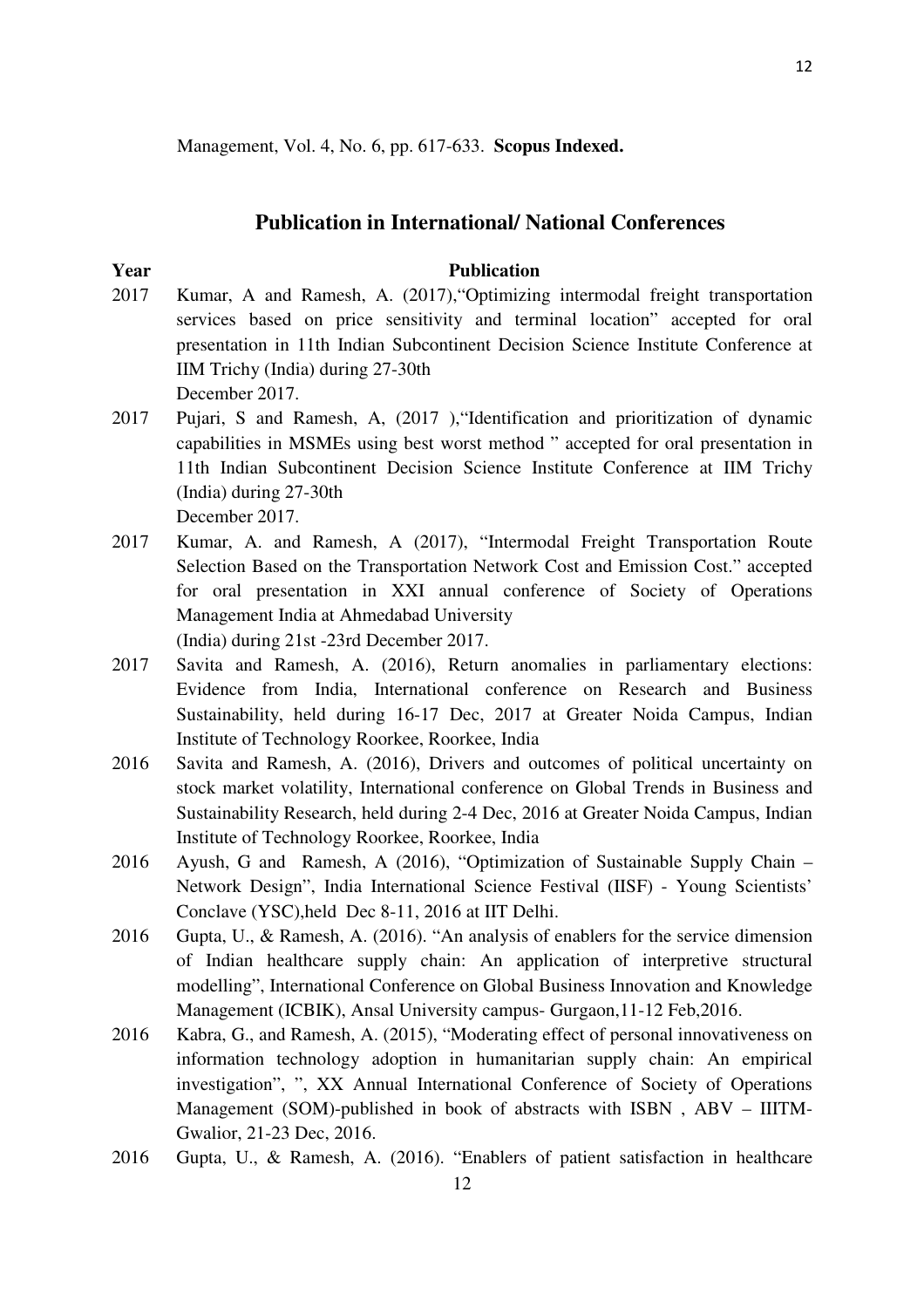service supply chain in India", XX Annual International Conference of Society of Operations Management (SOM)-published in book of abstracts with ISBN, ABV – IIITM-Gwalior, 21-23 Dec, 2016.

- 2015 John, L., Ramesh A. and Nazia, A. (2015). Supply chain operations reference model for performance measurement in humanitarian supply chain. 3rd Pan IIM World Management Conference, Indian Institute of Management Indore (IIMI), India (December 17-19, 2015**)**
- 2015 Kabra, G., and Ramesh, A. (2015). Segmenting critical factors for implementation of IT in humanitarian supply chain management, Procedia-Social and Behavioral Sciences, Vol. 189, ISSN: 1877-0428 (Elsevier).
- 2015 Thakur, V., and Ramesh, A. (2015) "Selection of Waste Disposal Firms Using Grey Theory Based Multi-Criteria Decision-Making Technique", Procedia - Social and Behavioral Sciences (Elsevier), Vol. 189, 81-90.
- 2015 Thakur, V., and Ramesh, A. (2015) " Predicting Health Care waste generation rate: Case Study of Uttarakhand", 19th Annual International Conference of the Society of Operations Management, held on 11-13 Dec 2015 at IIM Calcutta, Kolkatta India.
- 2015 Himasagar and Ramesh, A. (2015) " Modelling the Metrics of the Supply Chain", 19<sup>th</sup> Annual International Conference of the Society of Operations Management, held on 11-13 Dec 2015 at IIM Calcutta, Kolkatta India.
- 2015 Thakur, V., and Ramesh, A. (2015) "Choosing healthcare waste disposal strategy", 14th International Conference on IT Applications and Management, Ewha Woman's University, Seoul, Korea, June 24-26, 2015.
- 2015 Gupta, U., & Ramesh, A. (2015). "Analysing the Barriers of Health Care Supply Chain in India: The Contribution and Interaction of Factors". Procedia-Social and Behavioural Sciences, 189, 217-228.
- 2015 John, L., Ramesh A. and Nazia, A. (2015). Supply Chain Operations Reference model for Performance measurement in humanitarian supply chain. 3rd Pan IIM World Management Conference, Indian Institute of Management Indore (IIMI), Indore, MP, India (December 17-19, 2015)
- 2015 Gupta, U., & Ramesh, A. (2015). "Design and implementation of hospital healthcare supply chain models using a hybrid of Goal programming and AHP approach", International Conference on Quality through Innovation, Anna University, Mar 18- 19, 2015.
- 2014 Senthil, S., Sridharan, R., Srirangacharyulu, B., and Ramesh A., 2014. A critical examination and assessment of reverse logistics contractor using digraph and matrix method. In proceedings of the International conference on Innovative Research in Engineering and Technology, (ICIRET), EGS Pillay Engineering College, Nagapattinam, May 2-3, 201
- 2014 Sahgal, D and Ramesh A.(2014), "Soft Computing Application in 3D Object Recognition for Universal Goods in Logistics", 7th International Conference on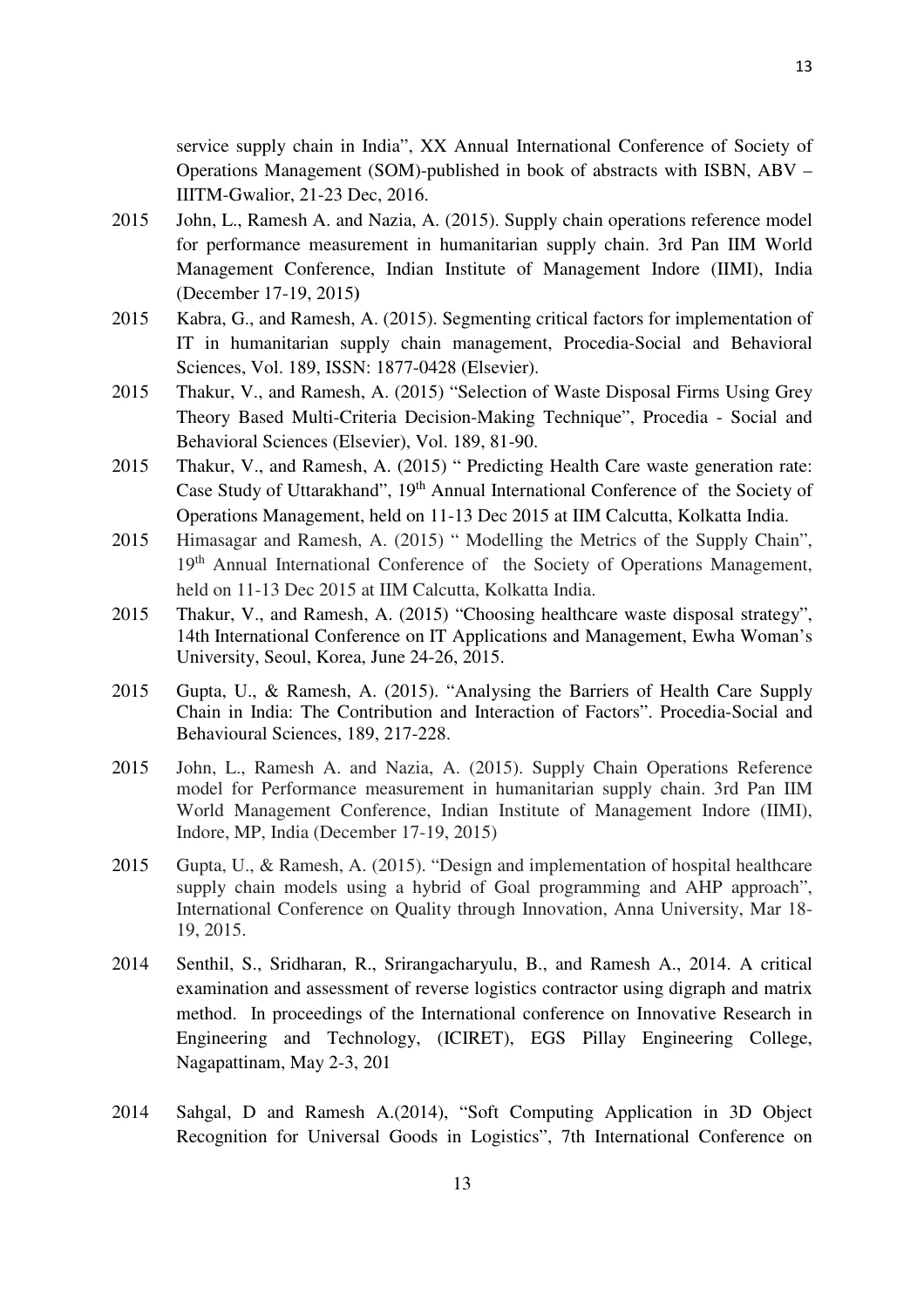Contemporary Business & 4th Global conference on flexible systems management, held at Curtin University, Singapore during October 15-17, 2014

- 2014 Savita and Ramesh, A. (2014), Return volatility around National elections: Evidence from India, XVIII Annual International Conference of the Society of Operations Management, held during 12-14 Dec, 2014 at Indian Institute of Technology Roorkee, Roorkee, India
- 2014 Thakur V and Ramesh A (2014) Healthcare Waste Management in India –7th International Conference on Contemporary Business & 14th Global conference on flexible systems management, held at Curtin University, Singapore during October 15-17, 2014
- 2013 Savitha and Ramesh, A (2013), "Measures of financial risk: A critical analysis" Thirteenth Global Conference on Flexible Systems Management, GLOGIFT -13, held at IIT Delhi during December, 13 –15, 2013.
- 2013 Vikas, T and Ramesh, A (2013), "Services Supply Chain Management: A Critical Review", XVII Annual International Conference of the Society of Operations Management, held at IIT Madras, during December 20-22, 2013.
- 2013 Vikas, T and Ramesh, A (2013), "Study of marketing problems for the growth of MSMEs in Himachal Pradesh", IIMB: International Conference on business analytics and intelligence, held at IIM Bangalore, during December11-13, 2013.
- 2013 Vishnu Kumar S, Ramesh. A and Ratnakumar. K. (2013), "Location of a Warehouse5 for Humanitarian Supply Chain Management", Tenth AIMS International Conference on Management held at IIM Bangalore during Jan 6-9, 2013.
- 2013 Wales, M., Ramesh. A and Sridharan R. (2013), "Critical Review of Cold Chain in Indian Scenario", Tenth AIMS International Conference on Management held at IIM Bangalore during Jan 6-9, 2013.
- 2013 Mudit, S., Saurabh, K. and Ramesh, A(2013), "Performance study of Pharmaceutical industry using DEA approach, XVII Annual International Conference of the Society of Operations Management, held at IIT Madras, during December 20-22, 2013.
- 2013 Rohan, Dhar., Biswas, M, and Ramesh, A (2013), "Effects of Green Supply chain management practices on organizational performance: A study on the Indian Manufacturing Industry", International Conference on Humanitarian Logistics, held at IIM Raipur during December 2-3, 2013.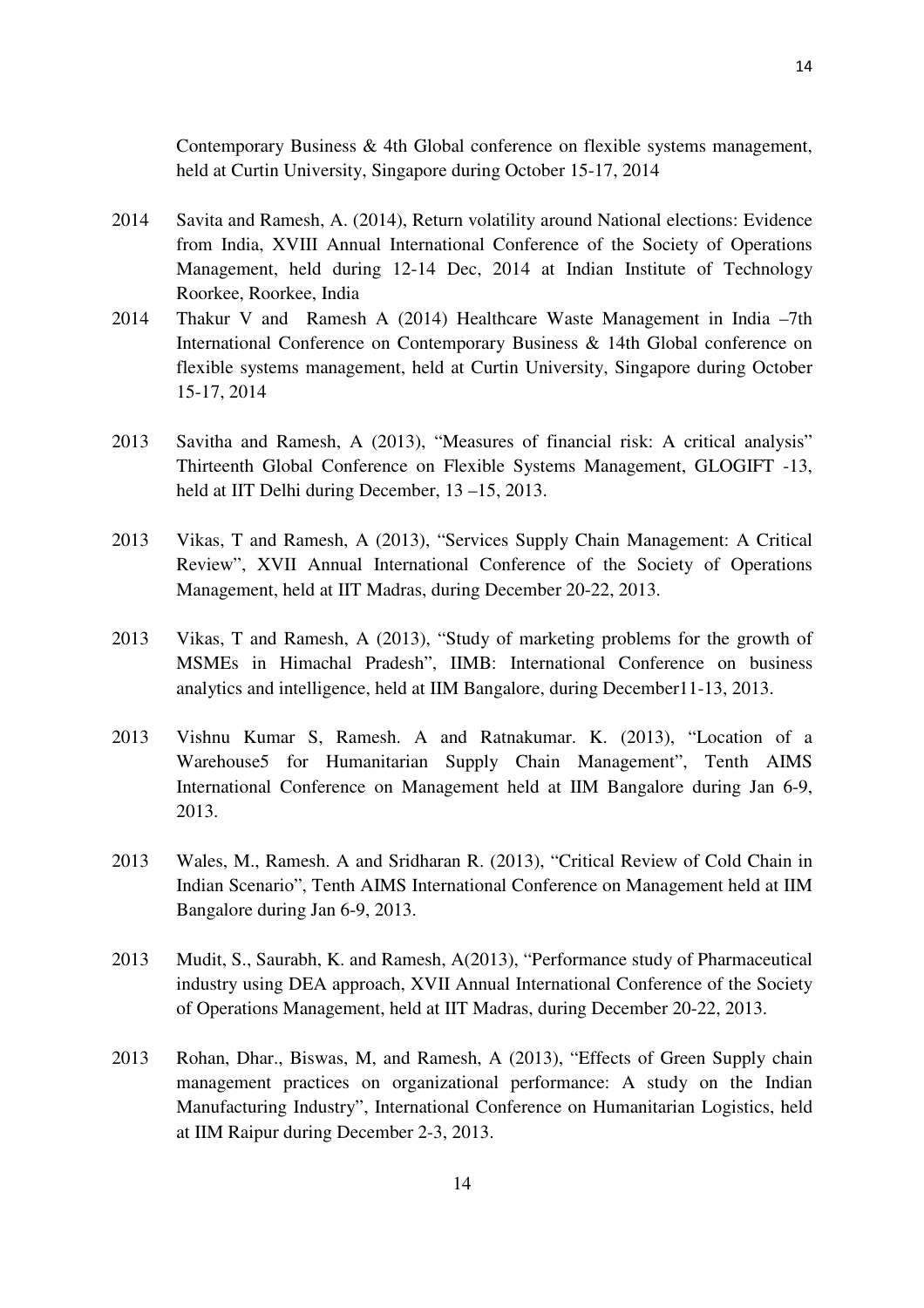- 2013 Kabra, G., & Ramesh, A. (2013), Exploring the challenges in implementation of IT in Humanitarian Relief Organizations in India: A qualitative study, International Conference on Humanitarian Logistics, Indian Institute of Management Raipur, India.
- 2013 Kabra, G., & Ramesh, A. (2013), Coordination in Humanitarian Supply Chain Management in India: Modelling the Barriers, Thirteenth Global Conference on Flexible systems Management, Indian Institute of Technology Delhi, New Delhi, India.
- 2013 Senthil, S., Sridharan, R., Srirangacharyulu, B., and Ramesh A., 2013. Analysis and Evaluation of 3PRLP using digraph and matrix method. In proceedings of International Conference on Sustainable Manufacturing, (ICSM 2013), Coimbatore Institute of Technology, Coimbatore, July 29-31, 2013, pp. 43-49.
- 2013 Lijo, J and Ramesh, A (2013), "Modeling the barriers of humanitarian supply chain management", International Conference on Humanitarian Logistics, held at IIM Raipur during December 2-3, 2013.
- 2013 Lijo, J, Gopalakrishnan N. and Ramesh, A (2013), "A Structural framework for reverse logistics implementation" Thirteenth Global Conference on Flexible Systems Management, GLOGIFT -13, held at IIT Delhi during December, 13 –15, 2013.
- 2012 John, L. and Ramesh, A.(2012), "Location of Warehouse in Asia for Humanitarian Supply Network", XVI Annual International Conference of the Society of Operations Management held at IIT Delhi, during Dec 21-23, 2012. **(Best Paper Award).**
- 2012 Senthil, S., Srirangacharyulu, B., and Ramesh A., 2012. A decision making methodology for the selection of Reverse Logistics Operating Channel. In proceedings of International Conference on Optimization, Modelling and Computation, (ICMOC 2012), Noorul Islam University, Kanyakumari, April 10 -11 , 2012.
- 2012 Senthil, S., Srirangacharyulu, B., and Ramesh, A. (2012). A decision making methodology for the selection of reverse logistics operating channels. Procedia Engineering, Vol.38, pp.418-428.
- 2011 Ramesh, A and Bikram, K (2011), "The Indian Apparel Industry: A critical Review of Supply Chains", Tenth International Conference on Operations and Quantitative Management, June 28-30, held at Nasik, India.
- 2010 Ramesh, A., Banwet, D. K. and Shankar, Ravi (2010), "Strategy Selection for Supply Chain Responsiveness", Tenth Global Conference on Flexible Systems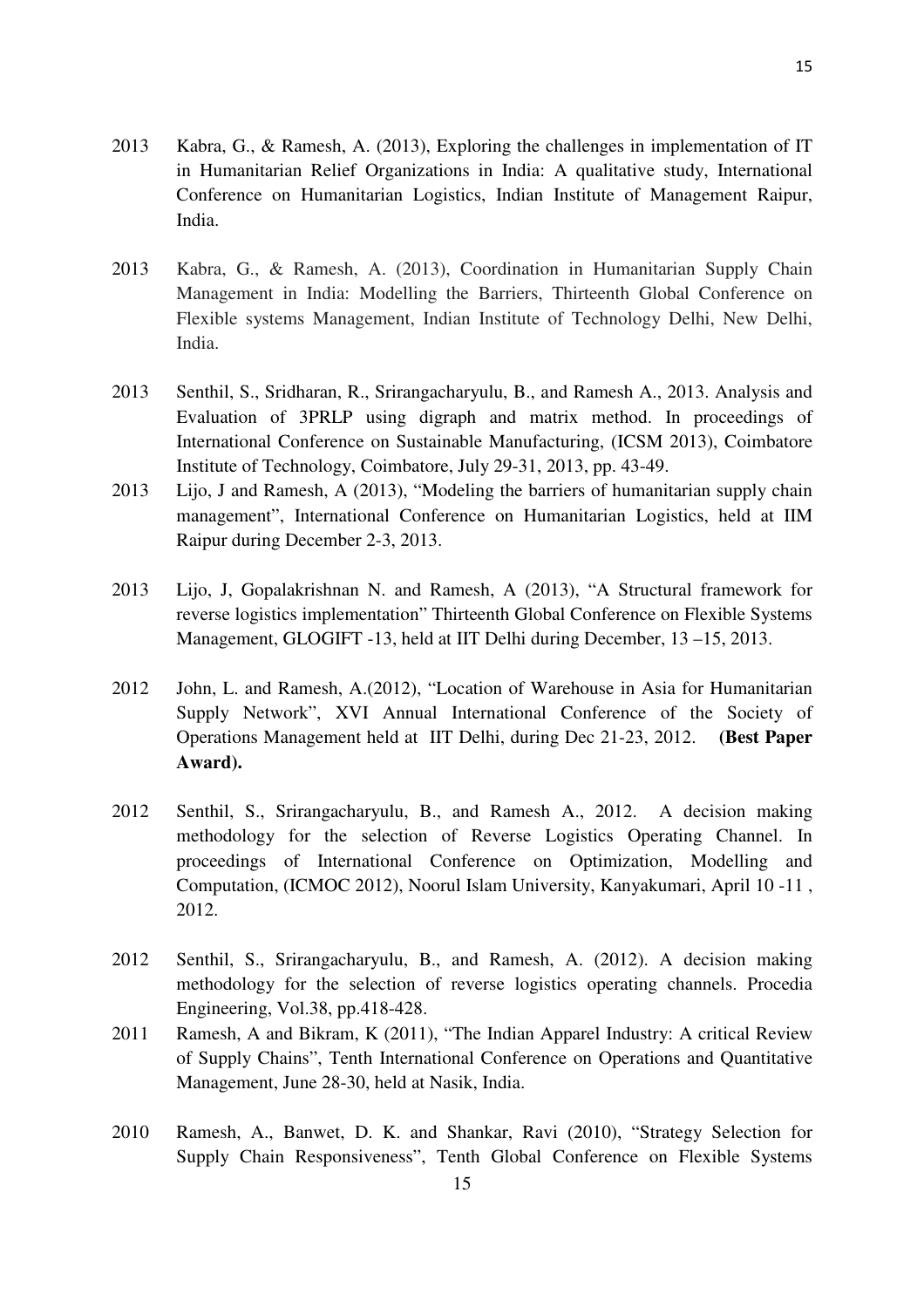Management, GLOGIFT 10, held in Tokyo, Japan.

- 2008 Ramesh, A., Banwet, D. K. and Shankar, Ravi (2008), "Analysis of Indian Apparel Retail Industry", National level conference on Supply chain management for competitiveness, Gaziabad, New Delhi, India.
- 2008 Ramesh, A., Banwet, D. K. and Shankar, Ravi (2008), "Modeling the enablers of quick response", Eighth Global Conference on Flexible Systems Management, GLOGIFT 08, USA.

### **12. Books published**

Ramesh, A and Prakash, G (2015), Operations Management in Digital Economy", Edited book available in http://www.sciencedirect.com/journal/procedia-social-and-behavioralsciences/vol/189 , published by Procedia - Social and Behavioral Sciences, Elsevier Publication.

#### **13. Book Chapters**

- 1. Kabra, G., & Ramesh, A. (2014), "Exploring the challenges in implementation of IT in humanitarian relief organizations in India: A qualitative study", Sahay, B.S; Gupta, S and Menon, V.C. (Eds), Managing Humanitarian Logistics, Springer publications.
- 2. John, L., & Ramesh, A. (2016). "Modeling the Barriers of Humanitarian Supply Chain Management in India", Sahay, B.S; Gupta, S and Menon, V.C. (Eds), Managing Humanitarian Logistics (pp. 61-82). Springer India
- 3. Kabra, G., & Ramesh, A. (2017), "An analysis of the interactions among the enablers of information communication technology in supply chain management: A fuzzy based relationship modeling approach"**,** In Kumar, A; Trivedi, S.K; Dash, M.K and Panda, T.K. (Eds), Intelligent Techniques and Modeling Applications in Marketing Analytics, IGI Global publications.
- 4. Kabra, G., Ghosh, V and Ramesh, A (2017), "Enterprise Integrated Business Process Management and Business Intelligence Framework for Business Process